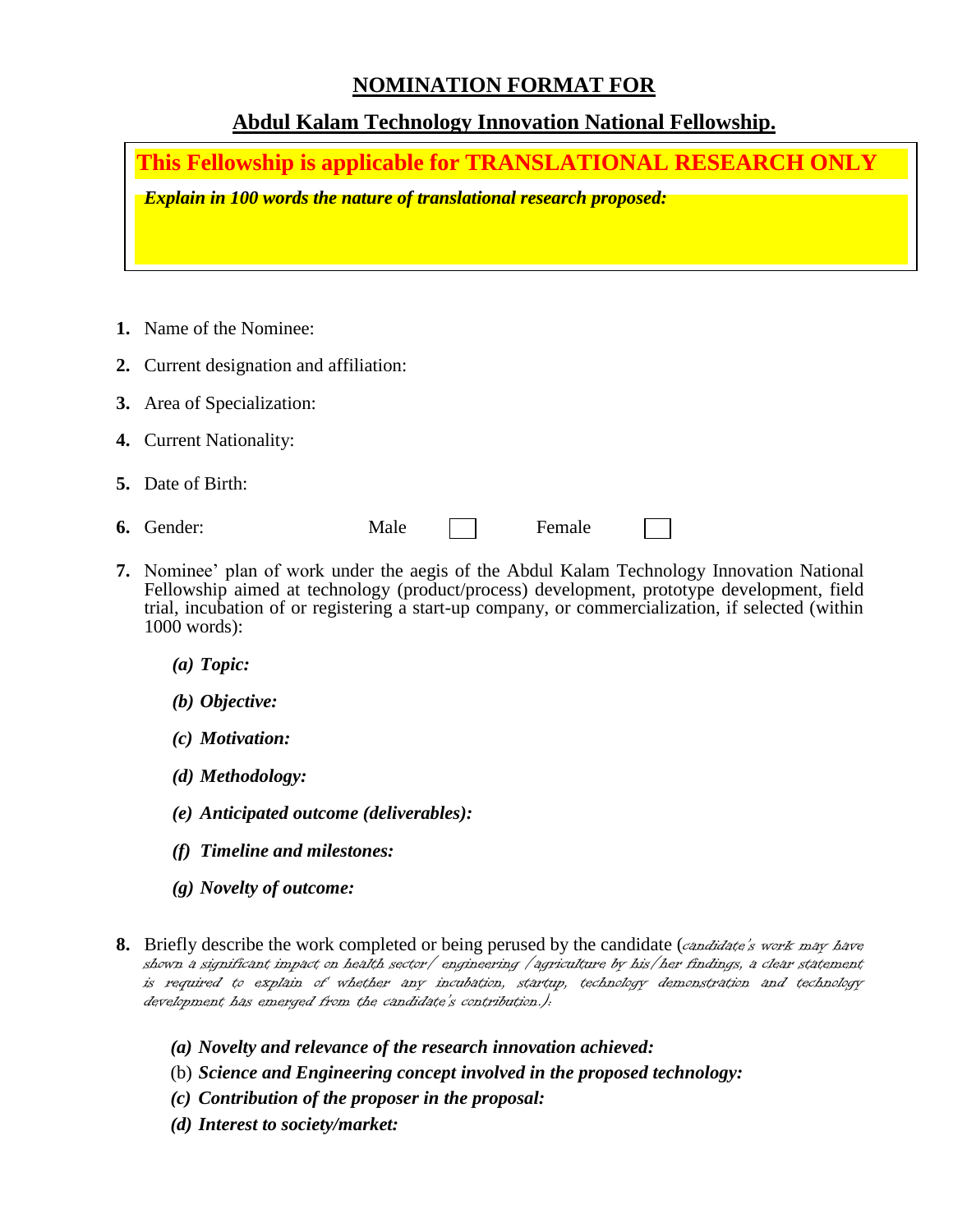(e) Technology development, contribution and its status and significance:

Ready for / further work needed in one or more of the following:-

- Incubation of a technology company/ Creation of Start-up and any Technology demonstration (outline individual contribution)
- Leadership and Innovation in technology development activity
- Signature of individual contribution in translational research
- Patent filed or commercialized
- Technology adopted or transferred<br>• Industry participation or sponsorshi
- Industry participation or sponsorship
- **(f)** Contact Address:

| m |  |
|---|--|
|   |  |

Email

**(g)** Educational Qualifications (from Bachelor degree onwards)

| S.No. | <b>Degree</b> | <b>University</b> | Year | <b>Subjects</b> | <b>Percentage/GPA</b> |
|-------|---------------|-------------------|------|-----------------|-----------------------|
|       |               |                   |      |                 |                       |
|       |               |                   |      |                 |                       |
|       |               |                   |      |                 |                       |
|       |               |                   |      |                 |                       |
|       |               |                   |      |                 |                       |
|       |               |                   |      |                 |                       |
|       |               |                   |      |                 |                       |

#### **(h)** Details of professional training and research experience:

| S.No. | <b>Place of</b><br><b>Training</b> | <b>Position</b> | <b>Period</b> | Country |  |
|-------|------------------------------------|-----------------|---------------|---------|--|
|       |                                    |                 |               |         |  |
|       |                                    |                 |               |         |  |
|       |                                    |                 |               |         |  |
|       |                                    |                 |               |         |  |
|       |                                    |                 |               |         |  |

**(i)** Details of employment/position held in last 10 years:

| S.No. | <b>Employed at</b> | <b>Position</b> | <b>Period</b><br>(From-To) | Country |
|-------|--------------------|-----------------|----------------------------|---------|
|       |                    |                 |                            |         |
|       |                    |                 |                            |         |
|       |                    |                 |                            |         |
|       |                    |                 |                            |         |
|       |                    |                 |                            |         |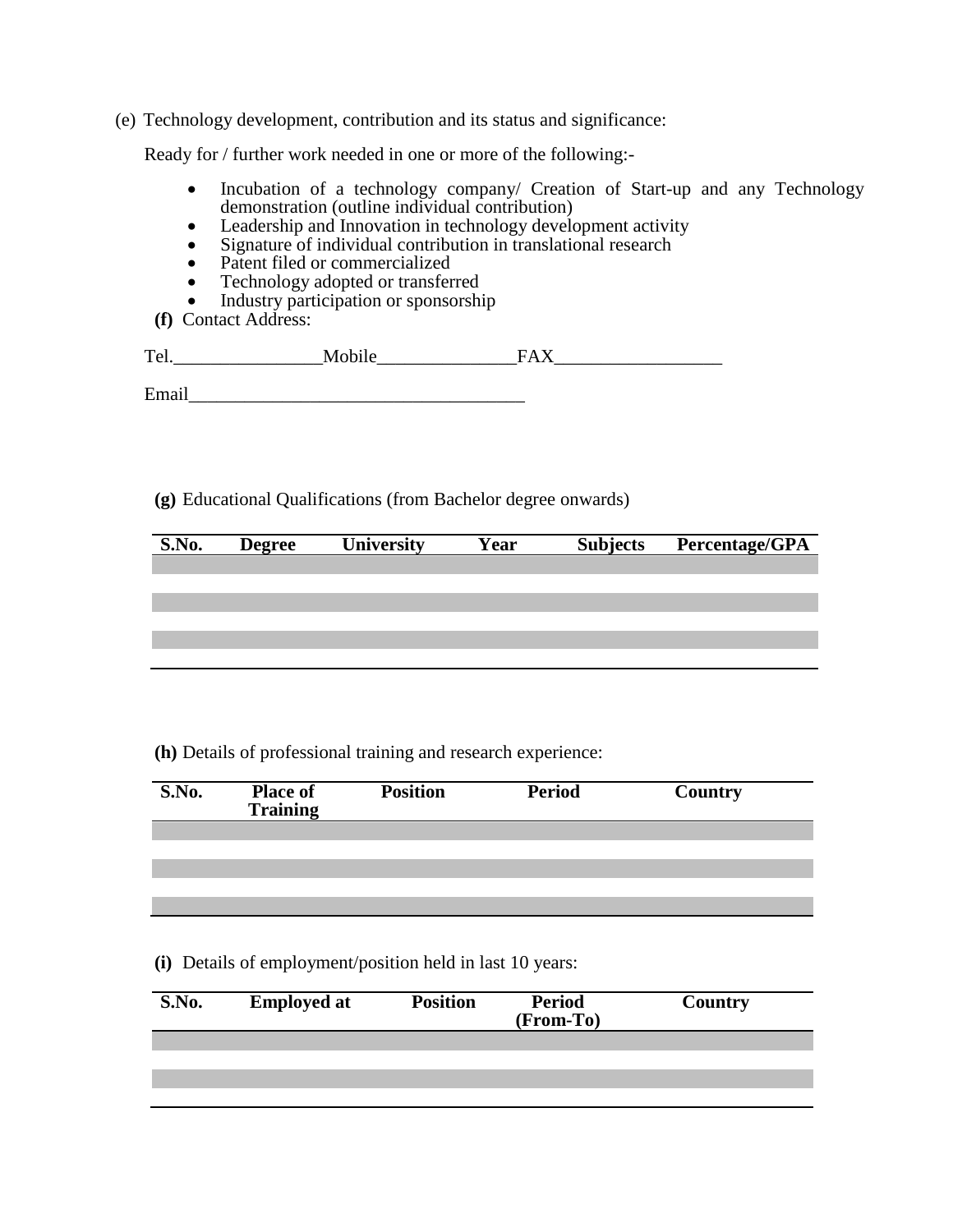(j) Professional awards/recognition/fellowship (e.g. Swarnjayanti/Bhatnagar Prize, Fellow of INAE, INSA etc.):

| Name | <b>Year</b> | <b>Donor organization</b> |
|------|-------------|---------------------------|
|      |             |                           |
|      |             |                           |
|      |             |                           |
|      |             |                           |

- (k) List of peer reviewed publications in last 5 years (authors, journal, reference) with impact factor (as per JCR) :
- (l) Details and status of patents filed/accepted and commercialized (International, National):

| S.No. | <b>Details of</b><br><b>Patent</b> | <b>Patent File</b><br>No. | <b>Status</b><br>(filed/accepted) | International/National/<br><b>Commercial</b> |
|-------|------------------------------------|---------------------------|-----------------------------------|----------------------------------------------|
|       |                                    |                           |                                   |                                              |
|       |                                    |                           |                                   |                                              |
|       |                                    |                           |                                   |                                              |

# **Details of Nominator**

**\_\_\_\_\_\_\_\_\_\_\_\_\_\_\_\_\_\_\_\_\_\_\_\_\_\_\_\_\_\_\_\_\_\_\_\_\_\_\_\_\_\_\_\_\_\_\_\_\_\_\_\_\_\_\_\_\_\_\_\_\_\_\_\_\_\_\_\_\_\_\_\_\_\_**

**\_\_\_\_\_\_\_\_\_\_\_\_\_\_\_\_\_\_\_\_\_\_\_\_\_\_\_\_\_\_\_\_\_\_\_\_\_\_\_\_\_\_\_\_\_\_\_\_\_\_\_\_\_\_\_\_\_\_\_\_\_\_\_\_\_\_\_\_\_\_\_\_\_\_**

**\_\_\_\_\_\_\_\_\_\_\_\_\_\_\_**

**\_\_\_\_\_\_\_\_\_\_\_\_\_\_\_**

**1. Name of Nominator with Designation** 

**\_\_\_\_\_\_\_\_\_\_\_\_\_\_\_\_\_\_\_\_\_\_\_\_\_\_\_\_\_\_\_\_\_\_\_\_\_\_\_\_\_\_\_\_\_\_\_\_\_\_\_\_\_\_\_\_\_\_\_\_\_\_\_\_\_\_\_\_\_\_\_\_\_\_\_**

- **2. Address and Contact Number \_\_\_\_\_\_\_\_\_\_\_\_\_\_\_\_\_\_\_\_\_\_\_\_\_\_\_\_\_\_\_\_\_\_\_\_\_\_\_\_\_\_\_\_\_\_\_\_ \_\_\_\_\_\_\_\_\_\_\_\_\_\_\_\_\_\_\_\_\_\_\_\_\_\_\_\_\_\_\_\_\_\_\_\_\_\_\_\_\_\_\_\_\_\_\_\_\_\_\_\_\_\_\_\_\_\_\_\_\_\_\_\_\_\_\_\_\_\_\_\_\_\_**
- **3. Signature and Date:\_\_\_\_\_\_\_\_\_\_\_\_\_\_\_\_\_\_\_\_\_\_\_\_\_\_\_\_\_\_\_\_\_\_\_\_\_\_\_\_\_\_\_\_\_\_\_\_\_\_\_\_\_\_\_\_\_**